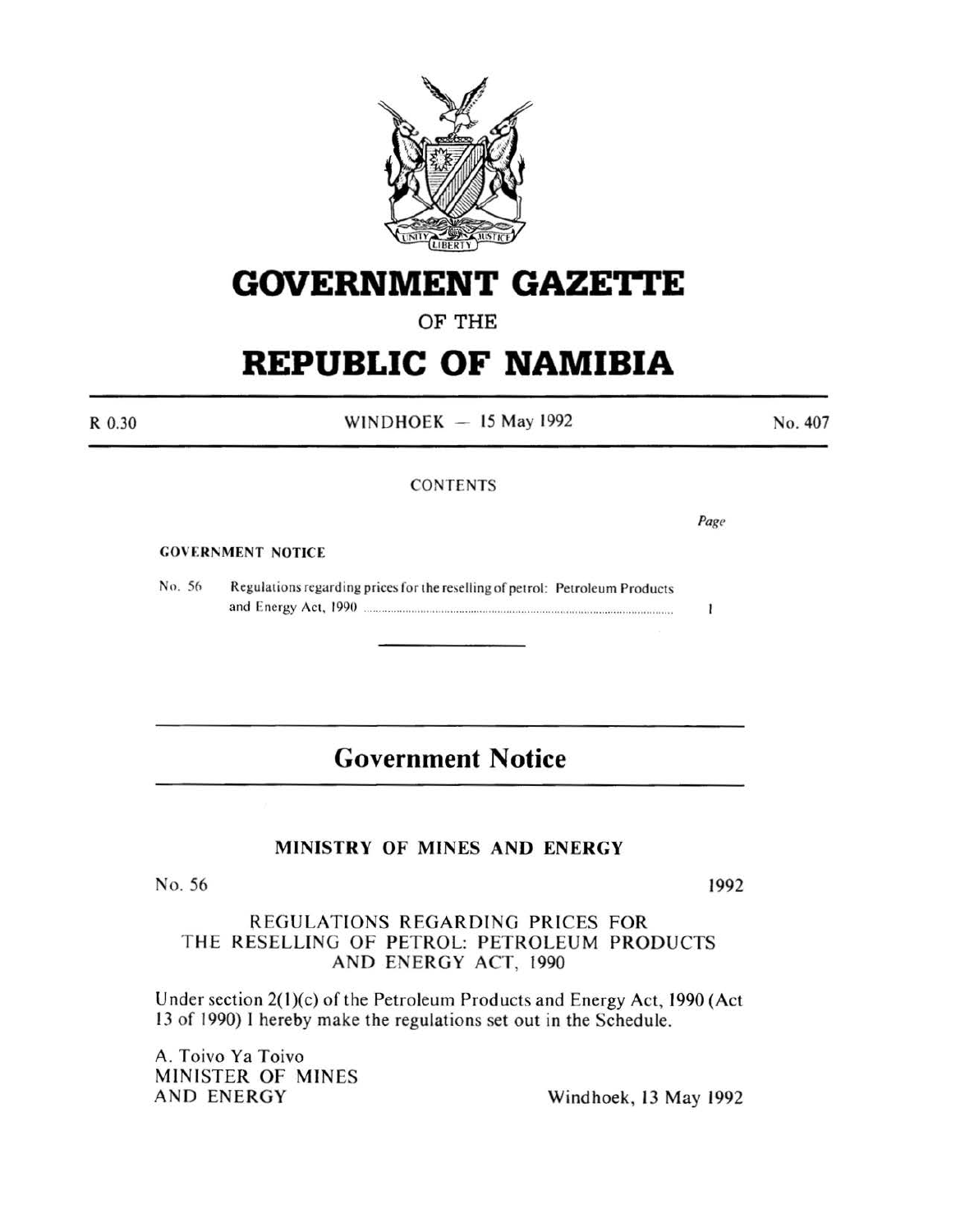#### No. 407

-<br>-<br>-<br>-

#### **SCHEDULE**

### PRICES AT WHICH PETROL MAY BE RESOLD IN NAMIBIA

#### *Definitions*

I. In these regulations, unless the context otherwise indicates -

"petrol" includes any mixture of petrol with any other substance, which mixture can be used as fuel for the operation of a spark ignition engine;

"reseller" means any person who, whether he or she has a petrol pump in operation in terms of an arrangement with a wholesale distributor or not, acquires petrol directly from a wholesale distributor and sells it to any other person in the course of or as part of the activities of a business carried on by him or her, but does not include any such person in relation to petrol which he or she sells in terms of an agreement with a wholesale distributor only in quantities of not less than 200 litres at a time;

"the Act" means the Petroleum Products and Energy Act, 1990 (Act 13 of 1990);

"wholesale distributor" means any of the following companies:

BP Namibia Limited; Caltex Oil (Namibia) (Proprietary) Limited; Noble Oil (Namibia) (Proprietary) Limited (trading as Mobil Oil); Namibia Petroleum (Proprietary) Limited (trading as Trek Petroleum); Shell Namibia Limited; Total Namibia (Proprietary) Limited.

#### *Reselling price of petrol*

2. (I) The price at which 93 octane petrol, with effect from 15 May 1992, may be sold in any place mentioned in column 1 of Annexure 1, by any reseller to any other person, shall be the price indicated in column 2 of Annexure 1 opposite the place concerned.

(2) The price at which 97 octane petrol, with effect from 15 May 1992, may be sold in any place mentioned in column 1 of Annexure 2, by any reseller to any other person, shall be the price indicated in column 2 of Annexure 2 opposite the place concerned.

#### *Substitution of notices*

3. These regulations shall substitute any notice which was prior to 15 May 1992 promulgated or been served in terms of section  $2(1)(c)$  of the Act on any reseller and whereby the price at which that reseller was permitted to sell petrol, has been prescribed.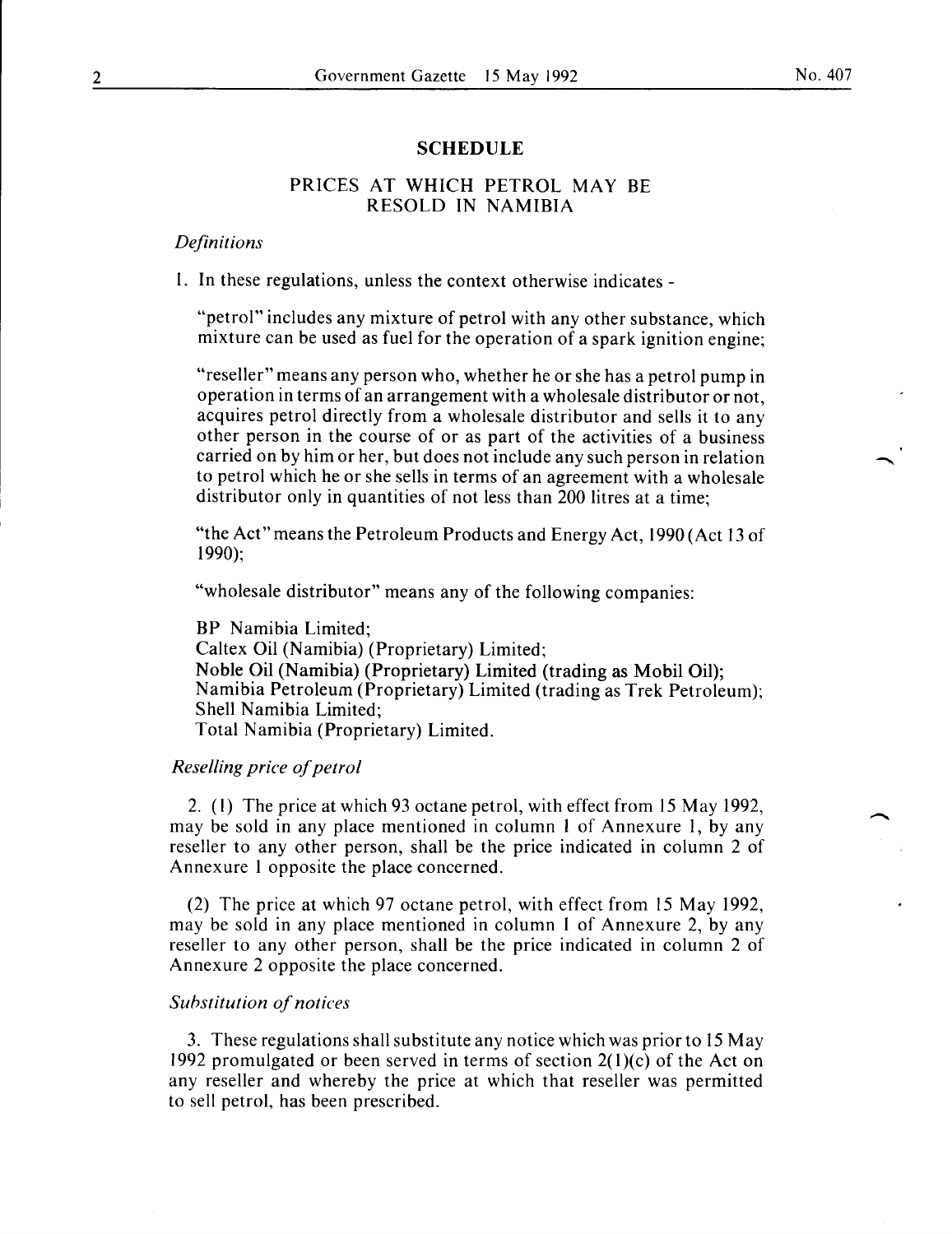*r--*

 $\ddot{\phantom{a}}$ 

 $\overline{$ 

 $\ddot{\phantom{0}}$ 

 $\ddot{\phantom{0}}$ 

# ANNEXURE 1

# (Regulation 2(1))

| Column 1 | Column 2            |
|----------|---------------------|
| Place    | Price of 93 octane  |
|          | petrol in cents per |
|          | litre               |
|          |                     |

| Ai-Ais           | 162 |
|------------------|-----|
| Aminuis          | 158 |
| Andara           | 165 |
| Arandis          | 145 |
| Aranos           | 157 |
| Ariamsvlei       | 162 |
| Aroab            | 160 |
| Asab             | 156 |
| Aus              | 162 |
| Bagani           | 165 |
| Bethanien        | 160 |
| Brandberg        | 147 |
| <b>Braunfels</b> | 156 |
| Bullsport        | 150 |
| Chamaites        | 159 |
| Chiebella Estate | 162 |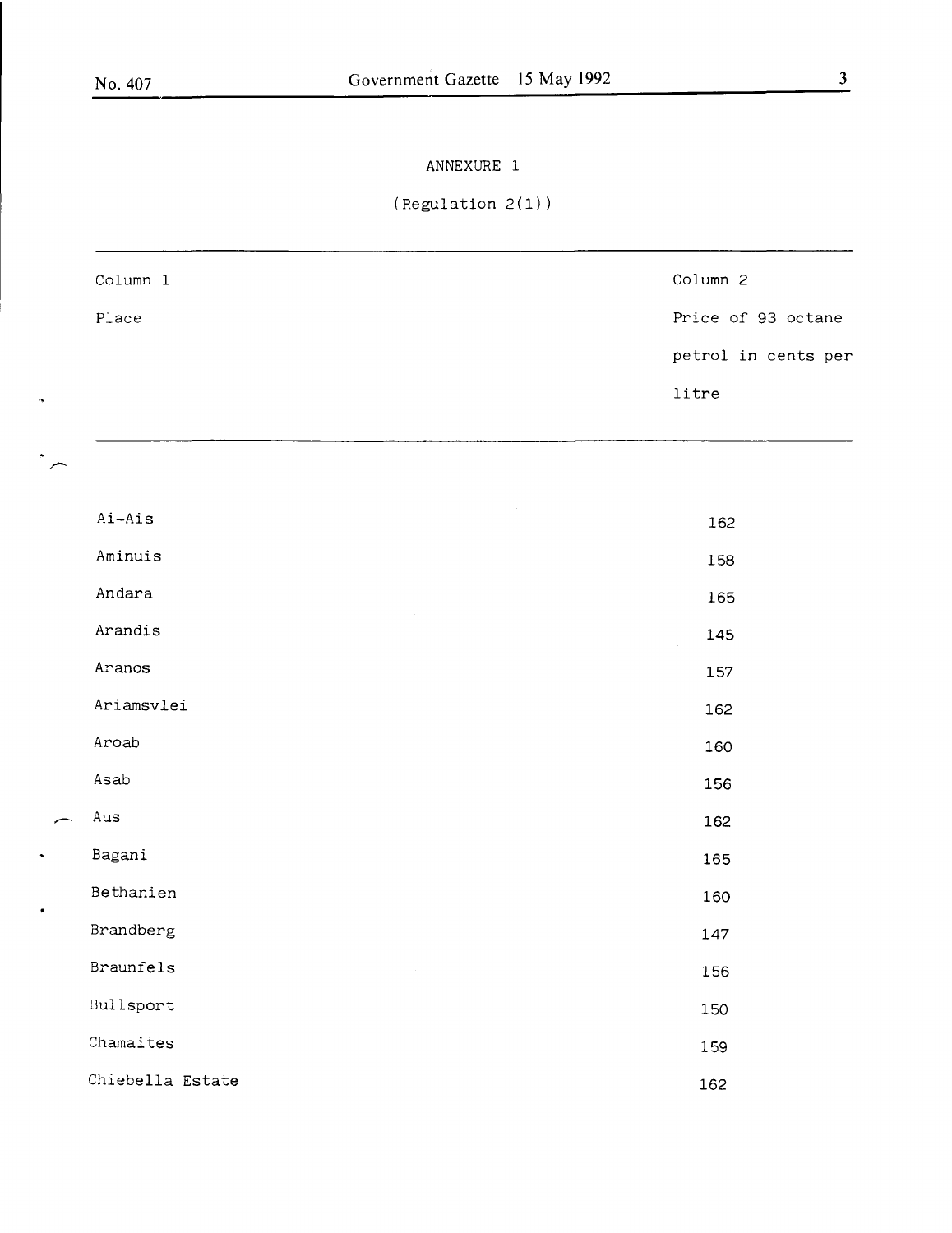$\mathbf{R}$ .

 $\overline{\phantom{a}}$ 

 $\bar{\star}$ 

| Column 1                          | Column 2            |
|-----------------------------------|---------------------|
| Place                             | Price of 93 octane  |
|                                   | petrol in cents per |
|                                   | litre               |
|                                   |                     |
| Coblens Store                     | 155                 |
| Cordowa                           | 157                 |
| Dankbaar (Farm)                   | 161                 |
| Deka Construction (After Usakos)  | 152                 |
| Deka Construction (Before Usakos) | 147                 |
| Dikdoorn                          | 155                 |
| Donkersand                        | 147                 |
| Dordabis                          | 153                 |
| Duikersvlei                       | 157                 |
| Eenhana                           | 161                 |
| Ekuja                             | 154                 |
| Elbe Copper Mine                  | 150                 |
| Elders                            | 156                 |
| Engela                            | 161                 |
| Eorondemba                        | 155                 |
| Epikuro 10                        | 157                 |
| Epikuro 3                         | 157                 |
| Gamis                             | 151                 |
| Gamsberg                          | 148                 |
| Ghansies                          | 151                 |
| Gibeon                            | 155                 |
| Goageb                            | 159                 |
| Gobabis                           | 152                 |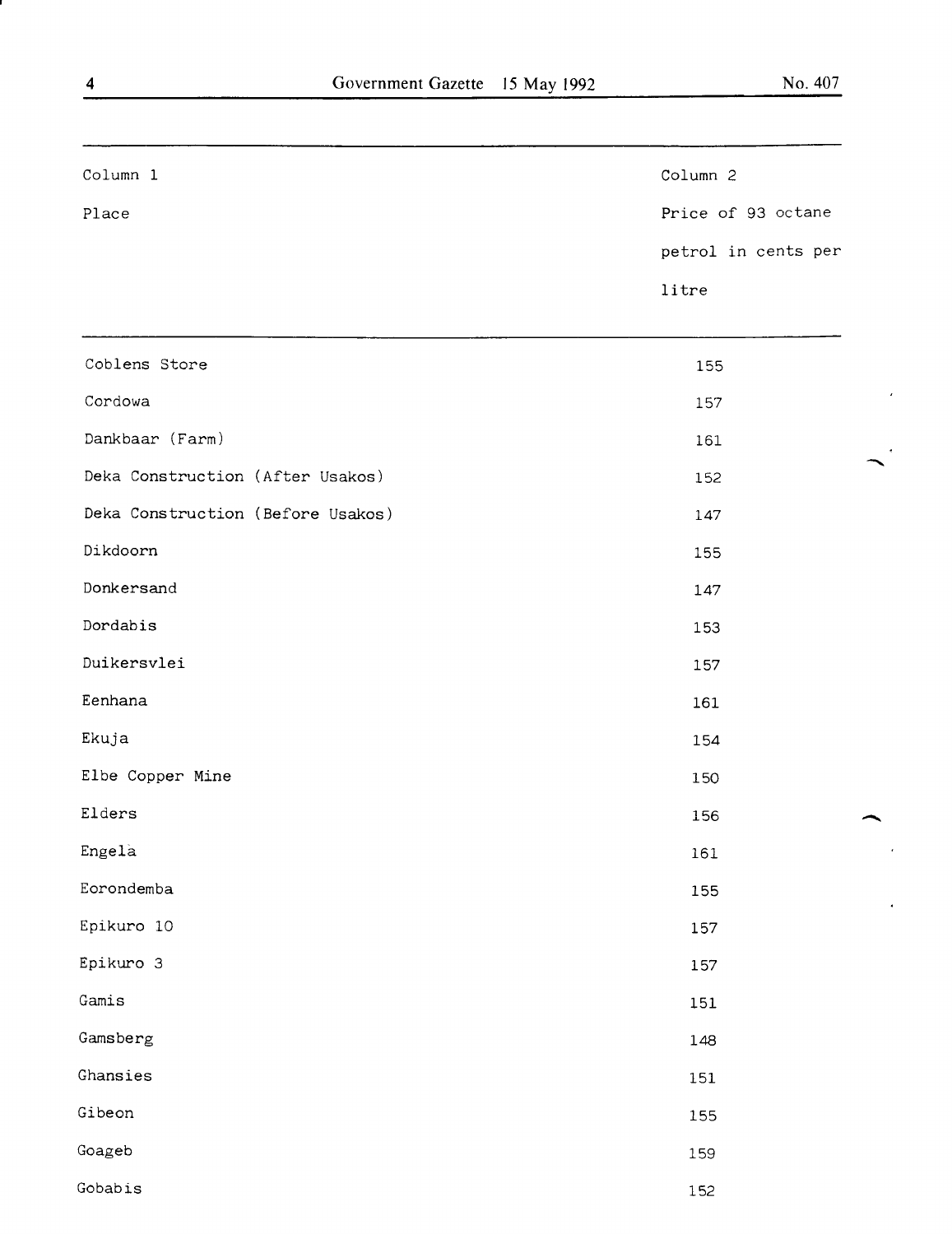ш

 $\rightarrow$ 

 $\ddot{\phantom{a}}$ 

,--.

| Column 1              | Column 2            |
|-----------------------|---------------------|
| Place                 | Price of 93 octane  |
|                       | petrol in cents per |
|                       | litre               |
| Gochas                | 157                 |
| Grootfontein          | 152                 |
| Gross Barmen          | 152                 |
| Grünau                | 160                 |
| Guises Store          | 152                 |
| Halali                | 158                 |
| Hardap Tourism        | 154                 |
| Haribes               | 155                 |
| Hekel Service Station | 160                 |
| Helmeringhausen       | 157                 |
| Henties Bay           | 145                 |
| Hochfeld              | 162                 |
| Isabis                | 154                 |
| K.E. 13               | 151                 |
| K.E.3                 | 153                 |
| Kalkfeld              | 153                 |
| Kalkrand              | 155                 |
| Kamanjab              | 154                 |
| Karasburg             | 157                 |
| Karibib               | 148                 |
| Katima Mulilo         | 175                 |
| Kavango Ranches       | 157                 |
| Keetmanshoop          | 155                 |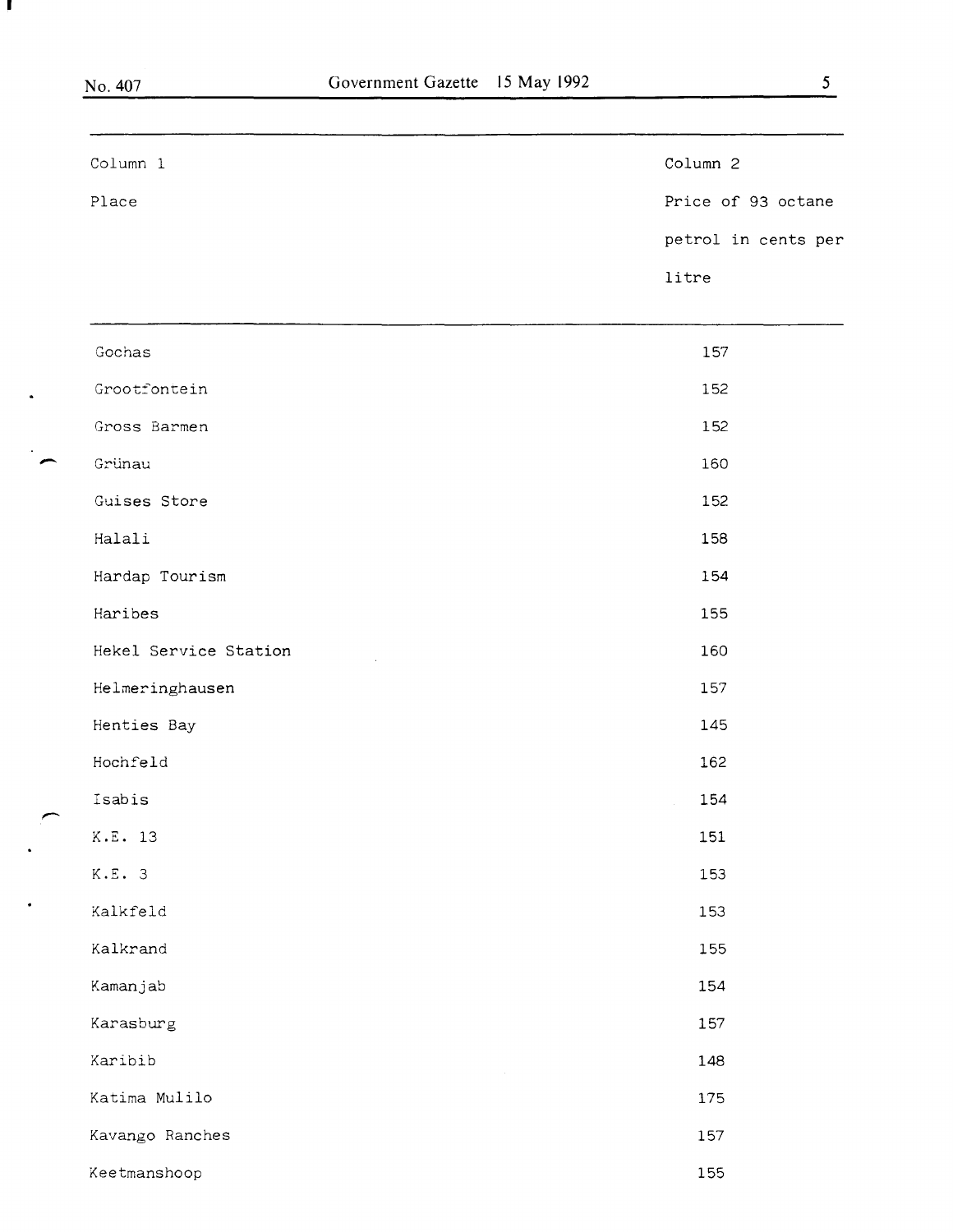-

¢,

-

 $\ddot{\phantom{a}}$ 

 $\bar{\star}$ 

| Column 1              | Column 2            |
|-----------------------|---------------------|
| Place                 | Price of 93 octane  |
|                       | petrol in cents per |
|                       | litre               |
| Khorixas              | 152                 |
| Klein-Aub             | 151                 |
| Klein-Aub Copper Mine | 152                 |
| Klein Karas           | 161                 |
| Koblens               | 163                 |
| Koës                  | 159                 |
| Kombat                | 155                 |
| Korridor Pos 13       | 158                 |
| Kranzberg Mine        | 150                 |
| LB Garage             | 162                 |
| Leonardville          | 157                 |
| Lepel Stores          | 152                 |
| Linyanti              | 173                 |
| Lithium Mine          | 149                 |
| Lüderitz              | 165                 |
| Mahanene              | 163                 |
| Makannor              | 155                 |
| Maltahöhe             | 153                 |
| Mangetti              | 158                 |
| Mariental             | 152                 |
| Midgard               | 152                 |
| Mile 108              | 148                 |
| Mile 72               | 146                 |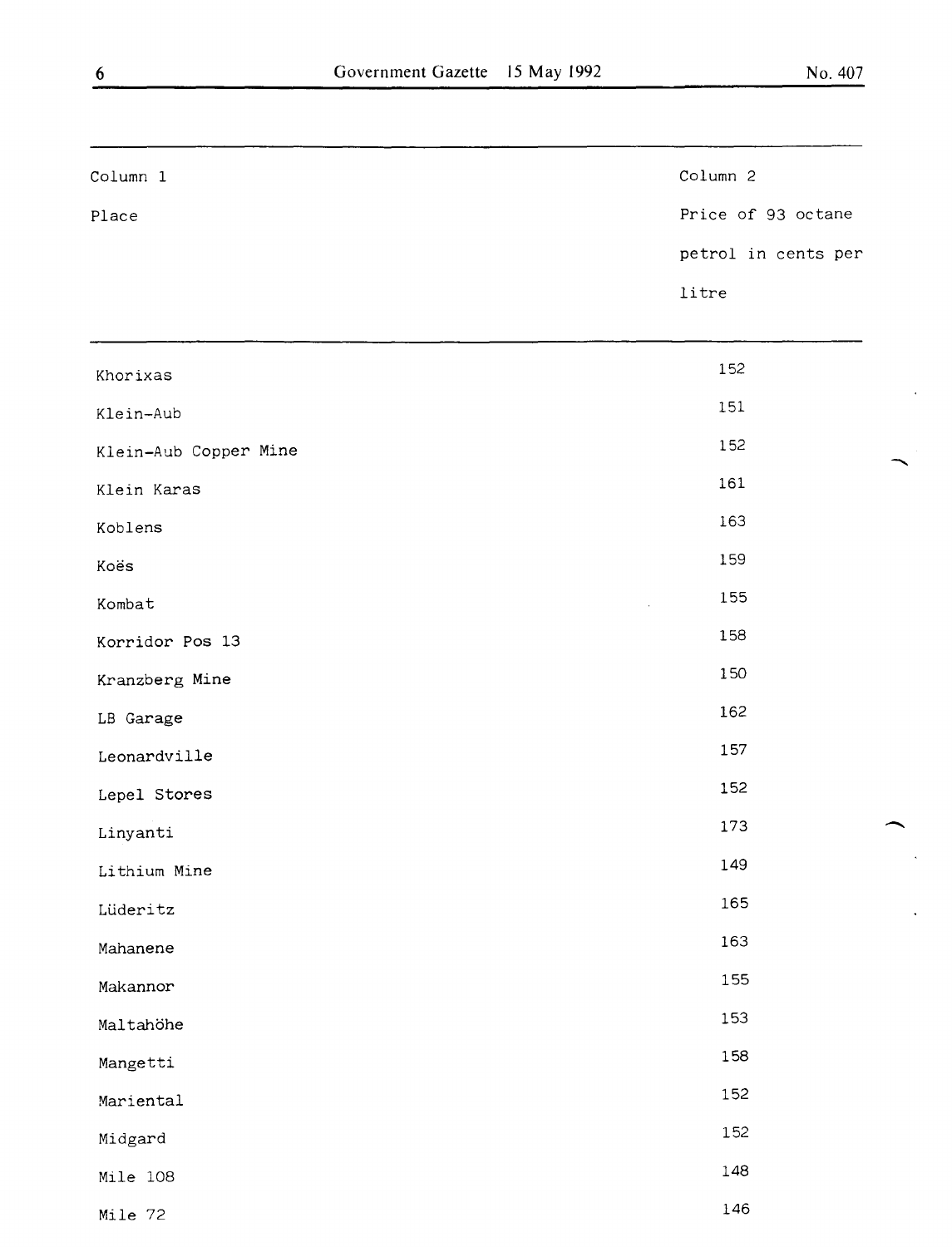I

~

 $\rightarrow$ 

 $\ddot{\phantom{a}}$ 

 $\overline{\phantom{a}}$ 

| Column 1     | Column 2            |
|--------------|---------------------|
| Place        | Price of 93 octane  |
|              | petrol in cents per |
|              | litre               |
|              |                     |
| Mokuti Lodge | 155                 |
| Mount Etjo   | 156                 |
| Mukwe        | 165                 |
| Musese       | 164                 |
| Mutjavikua F | 155                 |
| Namutoni     | 156                 |
| Nei-Neis     | 148                 |
| Nepara       | 165                 |
| Nina         | 156                 |
| Nkurenkuru   | 165                 |
| Nomtsas      | 152                 |
| Noordburg    | 156                 |
| Noordoewer   | 162                 |
| Nyangana     | 164                 |
| Odibo        | 161                 |
| Okahandja    | 152                 |
| Okakarara    | 153                 |
| Okandjatu    | 156                 |
| Okashana     | 157                 |
| Okaukuejo    | 155                 |
| Okamatapati  | 156                 |
| Okombahe     | 150                 |
| $0$ mafu     | 161                 |

 $\ddot{\phantom{a}}$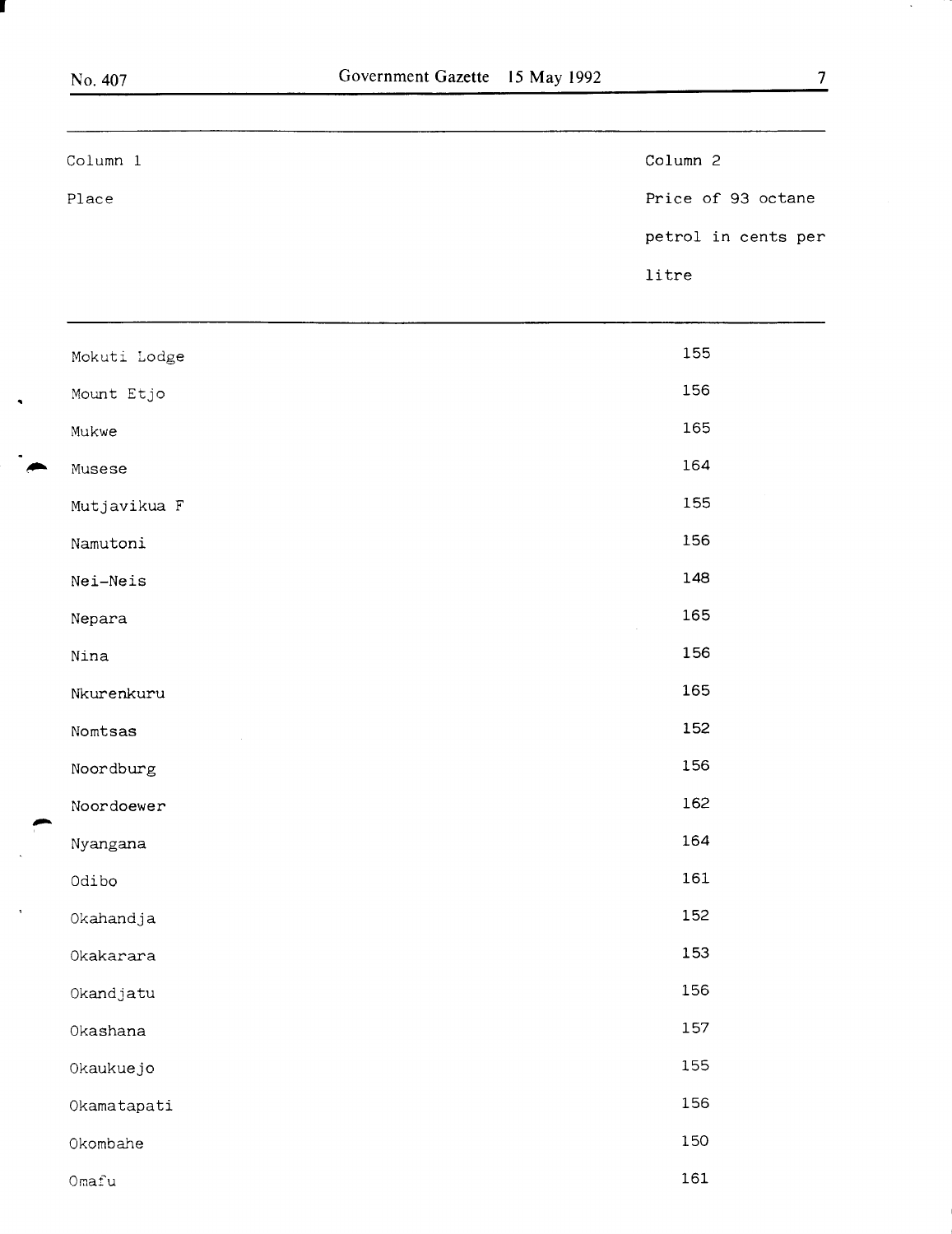| Column 1                 | Column 2            |
|--------------------------|---------------------|
| Place                    | Price of 93 octane  |
|                          | petrol in cents per |
|                          | litre               |
| Omapumba Service Station | 160                 |
| Omaruru                  | 150                 |
| Omatjette Concession     | 152                 |
| Ombalantu                | 163                 |
| Ombika                   | 155                 |
| Omitara Town             | 154                 |
| Omuramba Farm            | 157                 |
| Omuthiya                 | 157                 |
| Ondangwa                 | 159                 |
| Onderombapa              | 156                 |
| Onderombua Store         | 162                 |
| Onga                     | 160                 |
| Ongwediva                | 160                 |
| Onipa                    | 159                 |
| Onyaanya                 | 158                 |
| Opuwo                    | 163                 |
| Orunaki                  | 158                 |

Oshakati Oshikango Oshikuku

Oshivelo

Otavi

Osire

158

160

161

161

155

153

151

8

-

-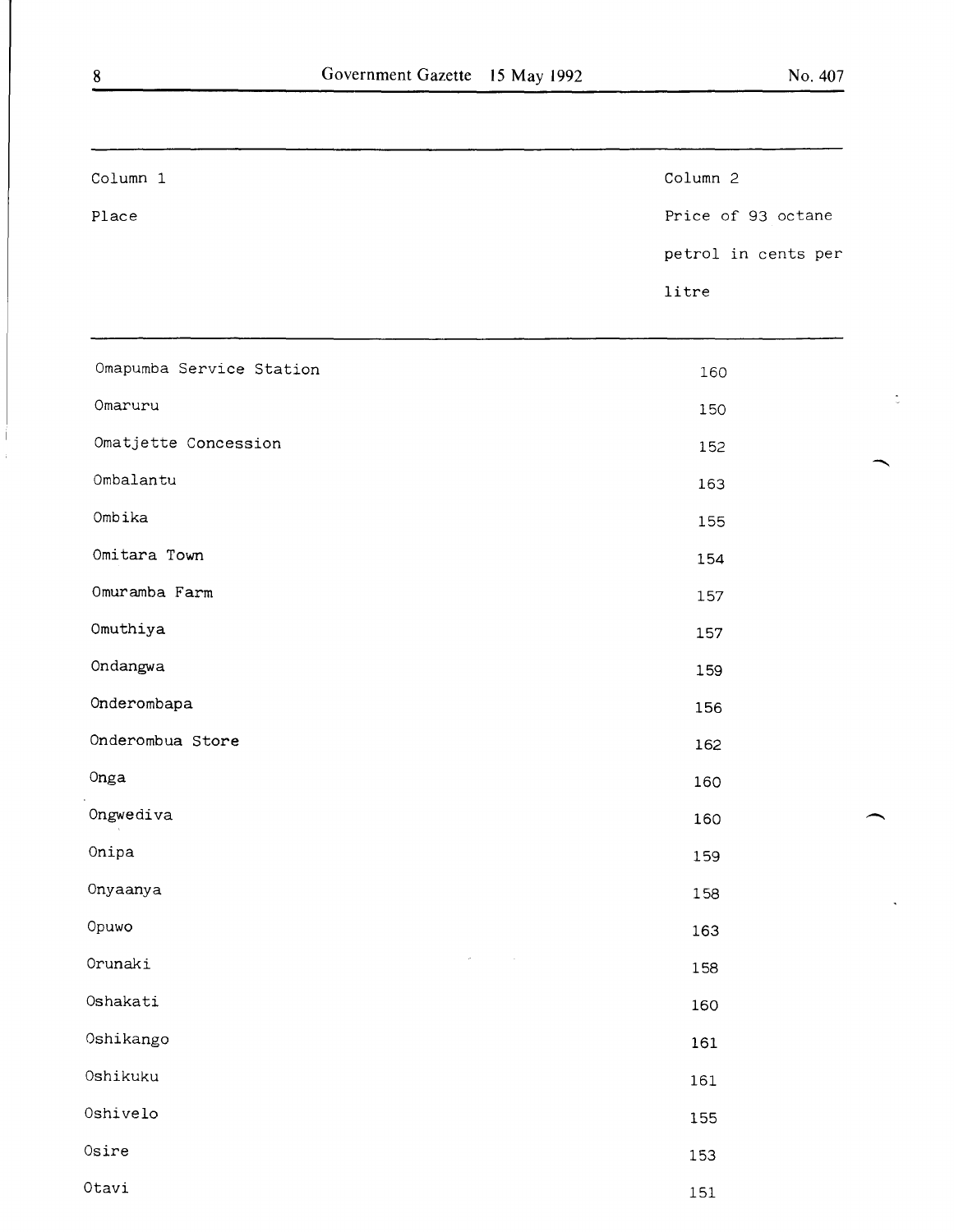$\ddot{\phantom{0}}$ 

 $\ddot{\phantom{0}}$ 

 $\ddot{\bullet}$ 

| Column 1             | Column 2            |
|----------------------|---------------------|
| Place                | Price of 93 octane  |
|                      | petrol in cents per |
|                      | litre               |
| Otjihase             | 151                 |
| Otjimbingwe          | 150                 |
| Otjinene             | 158                 |
| Otjituuo             | 155                 |
| Otjiwarongo          | 149                 |
| Otjiwarongo Pos 11   | 157                 |
| Otjowikambo Store    | 154                 |
| Otomboronga          | 157                 |
| Outjo                | 152                 |
| Plessis Farm (Niswa) | 157                 |
| Rehoboth             | 153                 |
| Rehoboth Station     | 152                 |
| Rietfontein (Uchab)  | 153                 |
| Rietoog              | 151                 |
| Rosh Pinah           | 166                 |
| Ruacana              | 165                 |
| Rundu                | 159                 |
| Sambiu               | 161                 |
| Schlip               | 156                 |
| Seeheim              | 157                 |
| Seeis                | 152                 |
| Sesriem              | 151                 |
| Shadikongoro         | 166                 |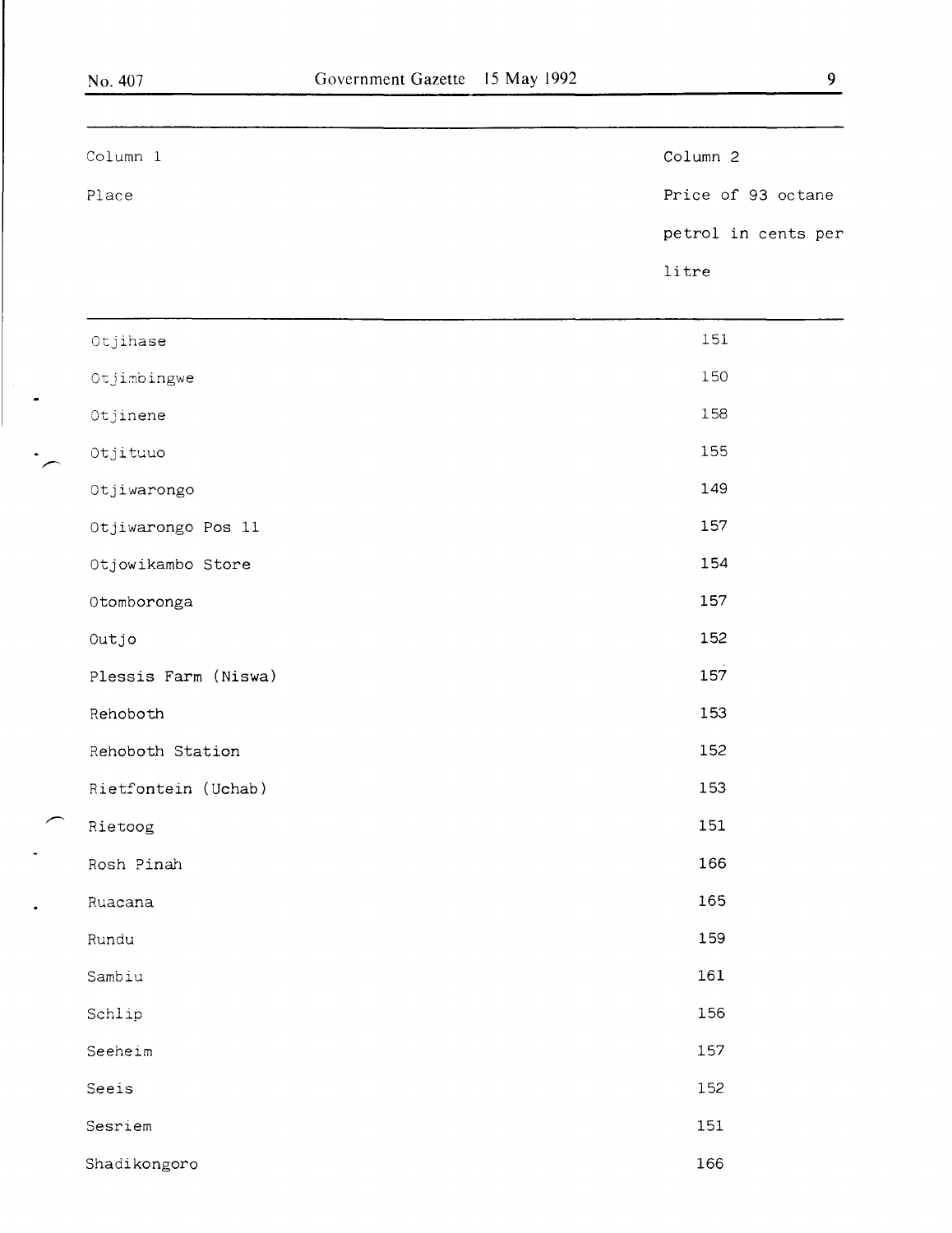$\mathbf{r}$ 

 $\frac{1}{\sqrt{2}}$ 

 $\frac{1}{2}$ 

 $\hat{\mathcal{L}}$ 

| Column 1      | Column 2            |
|---------------|---------------------|
| Place         | Price of 93 octane  |
|               | petrol in cents per |
|               | litre               |
| Shitemo       | 163                 |
| Solitaire     | 148                 |
| Sorris-Sorris | 150                 |
| Spitskop      | 147                 |
| Springvale    | 157                 |
| Stampriet     | 155                 |
| Steinhausen   | 157                 |
| Stop 95       | 153                 |
| Suderecke     | 158                 |
| Sukses        | 152                 |
| Summerdown    | 157                 |
| Swakopmund    | 143                 |
| Talismanis    | 159                 |
| Taranaki      | 157                 |
| Terrace Bay   | 154                 |
| Torra Bay     | 154                 |
| Townsands     | 148                 |
| Tsandi        | 163                 |
| Tses          | 158                 |
| Tsumeb        | 152                 |
| Tsumkwe       | 160                 |
| Tweeriviere   | 160                 |
| Tzobaas       | 153                 |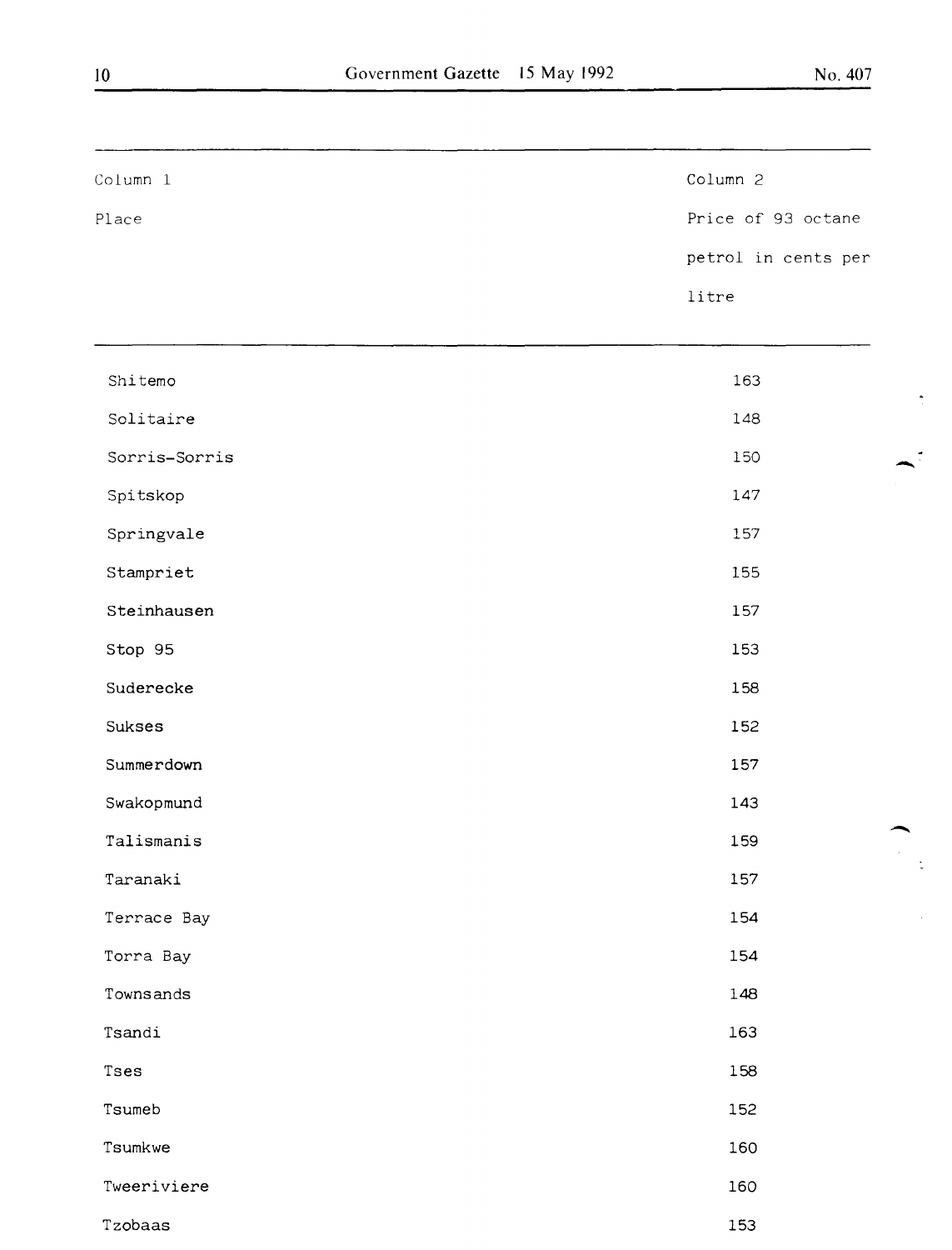$\cdot$ 

 $\bullet$  .

~

 $\sim$ 

 $\ddot{\phantom{1}}$ 

 $\ddot{\phantom{0}}$ 

| Column 1                  | Column 2            |
|---------------------------|---------------------|
| Place                     | Price of 93 octane  |
|                           | petrol in cents per |
|                           | litre               |
|                           |                     |
| Uhlenhorst                | 156                 |
| Uis                       | 147                 |
| Usakos                    | 147                 |
| Voorspoed Service Station | 162                 |
| Vungu Vungu               | 162                 |
| Warmbad                   | 160                 |
| Wêreldend                 | 153                 |
| Wilhelmstal               | 150                 |
| Windhoek                  | 149                 |
| Windhoek Airport          | 151                 |
| Winswinkel                | 160                 |
| Witvlei                   | 155                 |
|                           |                     |